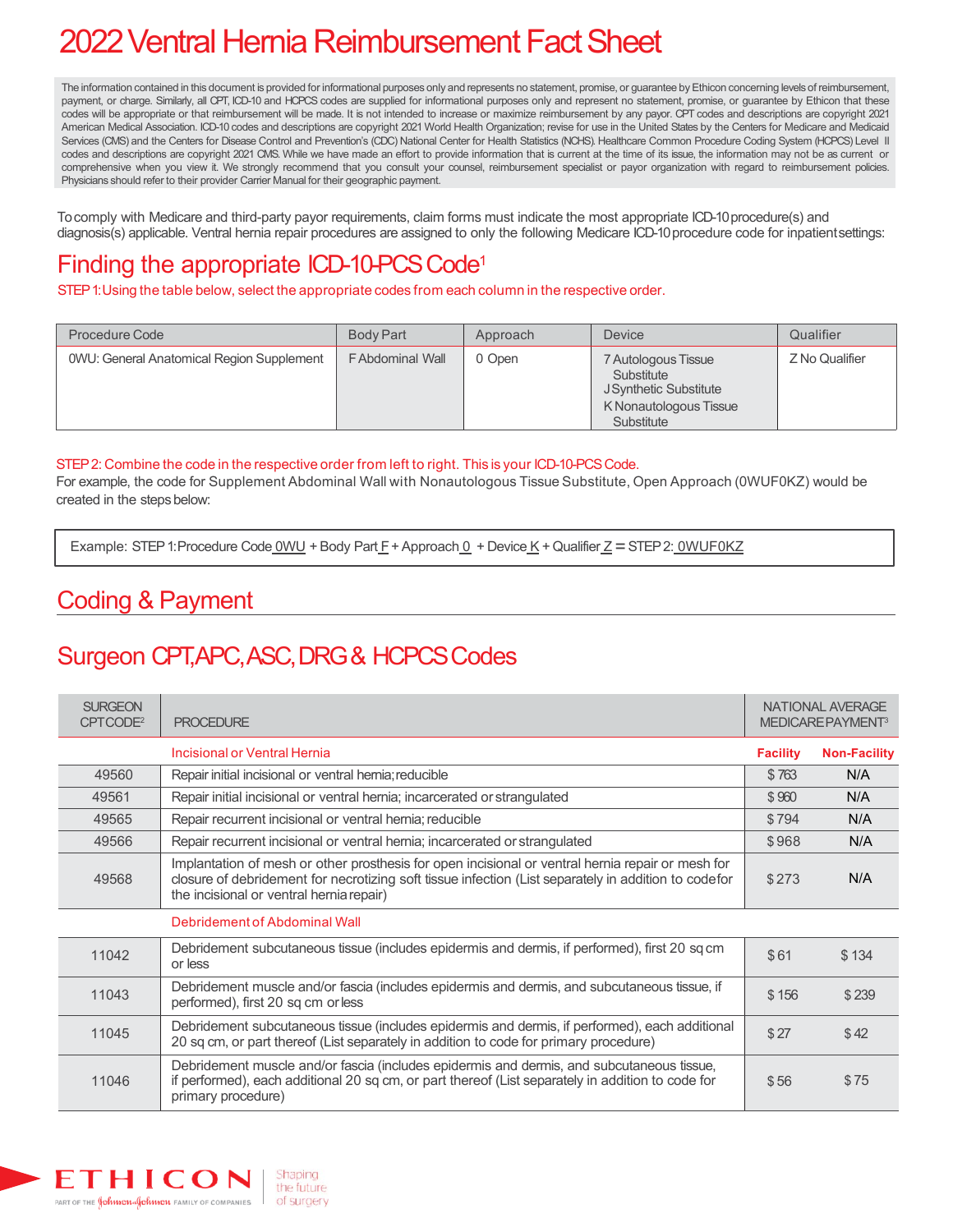## Surgeon CPT, APC, ASC, DRG & HCPCS Codes (continued)

| <b>SURGEON</b><br>CPTCODE <sup>2</sup> | <b>PROCEDURE</b>                                                                                                                                                                                                                                      |                  | <b>NATIONAL AVERAGE</b><br>MEDICARE PAYMENT <sup>3</sup> |         |
|----------------------------------------|-------------------------------------------------------------------------------------------------------------------------------------------------------------------------------------------------------------------------------------------------------|------------------|----------------------------------------------------------|---------|
| 11004                                  | Debridement of skin, subcutaneous tissue, muscle and fascia for necrotizing soft tissue infection;<br>external genitalia and peritoneum                                                                                                               |                  |                                                          | N/A     |
| 11005                                  | Debridement of skin, subcutaneous tissue, muscle and fascia for necrotizing soft tissue infection;<br>abdominal wall, with or without fascial closure                                                                                                 |                  |                                                          | N/A     |
| 11006                                  | Debridement of skin, subcutaneous tissue, muscle and fascia for necrotizing soft tissue infection;<br>external genitalia, peritoneum and abdominal wall, with or without fascial closure                                                              |                  |                                                          | N/A     |
|                                        | <b>Component Separation</b>                                                                                                                                                                                                                           |                  |                                                          |         |
| 15734                                  | Muscle, myocutaneous, or fasciocutaneous flap, trunk                                                                                                                                                                                                  |                  |                                                          | N/A     |
|                                        | Abdominal Wall Repair (Utilized for Abdominal Wall Repair without the presence of a hernia)                                                                                                                                                           |                  |                                                          |         |
| 15777                                  | Implantation of biologic implant (e.g., acellular dermal matrix) for soft tissue reinforcement<br>(i.e., breast, trunk) (List separately in addition to code for primary procedure)<br><b>OUTPATIENT FACILITY</b>                                     |                  | \$219                                                    | \$219   |
|                                        |                                                                                                                                                                                                                                                       |                  | <b>NATIONAL AVERAGE</b>                                  |         |
| <b>APC</b>                             | <b>APC</b> Description                                                                                                                                                                                                                                | Status Indicator | MEDICARE PAYMENT <sup>4</sup>                            |         |
| 5341                                   | Abdominal/Peritoneal/Biliary & Related Procedures (CPT Codes: 49560,49561)                                                                                                                                                                            | J۱               | \$3,249                                                  |         |
| 5052                                   | Level 2 Skin Procedure (CPT Code 11042)                                                                                                                                                                                                               | Τ                | \$353                                                    |         |
| 5053                                   | Level 2 Skin Procedure (CPT Code 11043)                                                                                                                                                                                                               | Τ                | \$535                                                    |         |
| 5361                                   | Level 1 Laparoscopy & Related Services (CPT codes 49565, 49566)                                                                                                                                                                                       | J۱               | \$5,168                                                  |         |
| 5055                                   | Level 5 Skin Procedures (CPT Code 15734)                                                                                                                                                                                                              | Τ                | \$3,596                                                  |         |
|                                        | <b>Ambulatory Surgery Center</b>                                                                                                                                                                                                                      |                  |                                                          |         |
| <b>CPT Code</b>                        | <b>Procedure Description</b>                                                                                                                                                                                                                          |                  | <b>NATIONAL AVERAGE</b><br>MEDICARE PAYMENT <sup>5</sup> |         |
|                                        | Incisional or Ventral Hernia                                                                                                                                                                                                                          |                  |                                                          |         |
| 49560                                  | Repair initial incisional or ventral hernia; reducible                                                                                                                                                                                                |                  |                                                          | \$1,441 |
| 49561                                  | Repair initial incisional or ventral hernia; incarcerated or strangulated                                                                                                                                                                             |                  | \$1,441                                                  |         |
| 49565                                  | Repair recurrent incisional or ventral hernia; reducible                                                                                                                                                                                              |                  | \$2,363                                                  |         |
| 49566                                  | Repair recurrent incisional or ventral hernia; incarcerated or strangulated                                                                                                                                                                           |                  |                                                          | \$2,363 |
| 49568                                  | Implantation of mesh or other prosthesis for open incisional or ventral hernia repair or mesh for<br>closure of debridement for necrotizing soft tissue infection (List separately in addition to codefor<br>the incisional or ventral hernia repair) |                  | Packaged                                                 |         |
|                                        | Debridement of Abdominal Wall                                                                                                                                                                                                                         |                  |                                                          |         |
| 11042                                  | Debridement subcutaneous tissue (includes epidermis and dermis, if performed), first 20 sq cm<br>\$179<br>or less                                                                                                                                     |                  |                                                          |         |
| 11043                                  | Debridement muscle and/or fascia (includes epidermis and dermis, and subcutaneous tissue, if<br>performed), first 20 sq cm or less                                                                                                                    |                  | \$271                                                    |         |
| 11045                                  | Debridement subcutaneous tissue (includes epidermis and dermis, if performed), each additional<br>20 sq cm, or part thereof (List separately in addition to code for primary procedure)                                                               |                  | Packaged                                                 |         |
| 11046                                  | Debridement muscle and/or fascia (includes epidermis and dermis, and subcutaneous tissue,<br>if performed), each additional 20 sq cm, or part thereof (List separately in addition to code for<br>Packaged<br>primary procedure)                      |                  |                                                          |         |
|                                        | <b>Component Separation</b>                                                                                                                                                                                                                           |                  |                                                          |         |
| 15734                                  | \$1,824<br>Muscle, myocutaneous, or fasciocutaneous flap, trunk                                                                                                                                                                                       |                  |                                                          |         |
|                                        | Abdominal Wall Repair (Utilized for Abdominal Wall Repair without the presence of a hernia)                                                                                                                                                           |                  |                                                          |         |
| 15777                                  | Implantation of biologic implant (eg, acellular dermal matrix) for soft tissue reinforcement (ie,<br>Packaged<br>breast, trunk) (List separately in addition to code for primary procedure)                                                           |                  |                                                          |         |